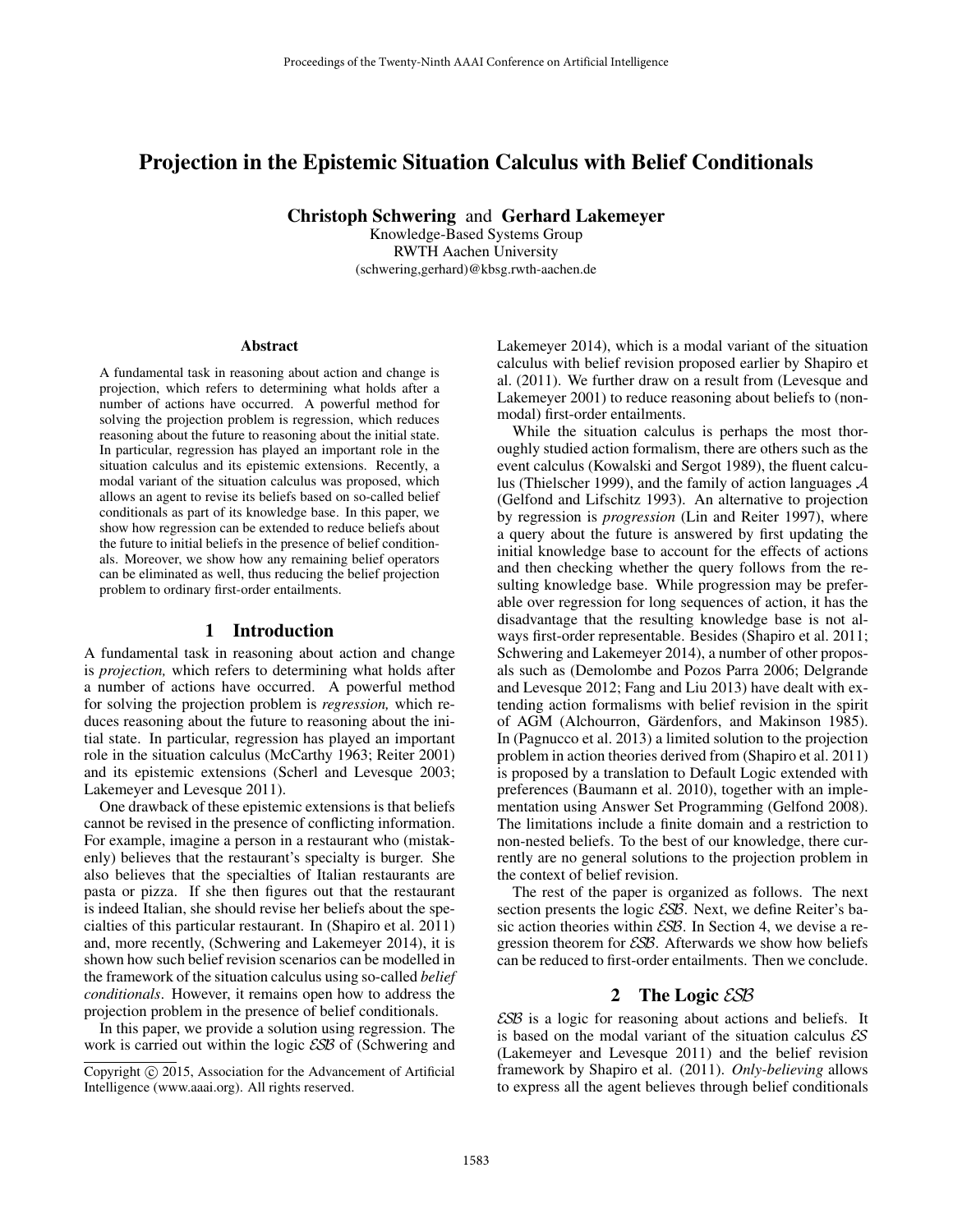in the spirit of Lewis' counterfactuals (Lewis 1973), and in a way closely related to Pearl's System Z (Pearl 1990). These beliefs may be updated or revised by actions. Semantically, beliefs are represented by possible worlds ranked by their plausibility, where only the most plausible worlds determine the current beliefs. Given new information, some possible worlds may be dropped, thus leading to new beliefs.

### The Language

The language  $ESB$  is a first-order modal language with equality and sorts of type action and object. It comes with a countably infinite set of *standard names* for both sorts, which can be thought of as special constants that satisfy the unique name assumptions and an infinitary version of domain closure.

The set of *terms* of sort action or object is the least set that contains all variables and standard names of the corresponding sort. Function symbols are left out to ease the presentation.

The set of *formulas* is the least set that contains  $P(t_1,\ldots,t_k),(\widetilde{t}_1=t_2),(\alpha\wedge\alpha'),\neg\alpha,\forall x.\alpha,[r]\alpha,\Box\alpha,\mathbf{P}\alpha,$ **K** $\alpha$ , **B** $\alpha$ , **B** $(\phi_1 \Rightarrow \psi_1)$ , **O** $(\alpha, {\phi_1 \Rightarrow \psi_1, \ldots, \phi_m \Rightarrow \psi_m})$ , where P is a predicate symbol,  $t_1, \ldots, t_k$  are terms, r is an action term, x is variable, and  $\alpha$ ,  $\alpha'$ ,  $\phi_1, \ldots, \phi_m$ ,  $\psi_1, \ldots, \psi_m$  are formulas. We read  $[r] \alpha$  as " $\alpha$  holds after action r,"  $\Box \alpha$  as " $\alpha$  holds after any sequence of actions," and  ${\bf P}\alpha$  as " $\alpha$  was true before the last action." We read  ${\bf K}\alpha$  as " $\alpha$ is known" and  $\mathbf{B}\alpha$  as " $\alpha$  is believed." The belief conditional  $\mathbf{B}(\phi \Rightarrow \psi)$  is read like Lewis' counterfactuals (Lewis 1973): "it is believed that, if  $\phi$  was true, then  $\psi$  would be true." The only-believing operator  $\mathbf{O}(\alpha, \{\phi_1 \Rightarrow \psi_1, \dots, \phi_m \Rightarrow \psi_m\})$ means that  $\alpha$  is known, the counterfactuals  $\phi_i \Rightarrow \psi_i$  are believed, but nothing else is known or believed.

We will use  $\vee$ ,  $\exists$ ,  $\supset$ ,  $\equiv$ , TRUE, and FALSE as the usual abbreviations. Given natural numbers  $p, p_1, \ldots, p_m$  and formulas  $\alpha_1, \ldots, \alpha_m$ , we let  $\bigwedge_{i:p_i\geq p} \alpha_i$  stand for the conjunction of all  $\alpha_i$  for which  $p_i \geq p$ . By  $\alpha_n^x$  we denote the formula  $\alpha$  with all free occurrences of x replaced with n. We sometimes write  $\vec{t}$  for  $t_1, \ldots, t_k$ .

When we omit brackets, the operator precedence is in decreasing order  $[r], \neg, \wedge, \vee, \exists, \forall, \supset \equiv, \Box$ . Free variables are implicitly universally quantified with maximal scope unless said otherwise. Thus  $\Box[a]D(x) \equiv a = \text{odr} \land S(x) \lor D(x)$ means  $\forall a.\forall x. \Box (([a]D(x)) \equiv (a = \text{odr} \land S(x)) \lor D(x)).$ We use sans-serif font for standard names like odr.

There are two distinguished predicates,  $Poss(a)$  to capture an action's precondition and  $SF(a)$  to represent an action's binary sensing result.

A formula with no  $[r]$ ,  $\Box$ , or **P** is called *static*. A formula with no K, B, or O is called *objective*. An objective, static formula with no Poss or SF is called a *fluent* formula. A formula with no free variable is called a *sentence*.

#### The Semantics

Truth of a formula  $\alpha$  is defined wrt a sequence actions z, the actual world  $w$ , and the agent's epistemic state  $f$ . We write  $f, w, z \models \alpha$ . More precisely, z is a sequence of action standard names that represent the actions executed so far and

thus denotes to the current situation. A world  $w$  is a function that determines a truth value  $w[P(\vec{n}), z] \in \{0, 1\}$  for each ground atom  $P(\vec{n})$  and sequence of actions z. An epistemic state f is a function that maps each plausibility  $p \in \mathbb{N}$  to a set of worlds  $f(p)$  considered possible at plausibility level p. The most plausible possible worlds are only in  $f(0)$ , less plausible worlds in  $f(1)$ , and so on. When z is the empty sequence  $\langle \rangle$ , we often omit it. When f or w are irrelevant to the truth of  $\alpha$  we may leave them out as well.

We now present the objective part of the semantics:

- 1.  $f, w, z \models P(n_1, \ldots, n_k)$  iff  $w[P(n_1, \ldots, n_k), z] = 1$ ;
- 2.  $f, w, z \models (n_1 = n_2)$  iff  $n_1$  and  $n_2$  are identical;
- 3.  $f, w, z \models (\alpha_1 \land \alpha_2)$  iff  $f, w, z \models \alpha_1$  and  $f, w, z \models \alpha_2$ ;
- 4.  $f, w, z \models \neg \alpha$  iff  $f, w, z \not\models \alpha$ ;
- 5.  $f, w, z \models \forall x. \alpha \text{ iff } f, w, z \models \alpha_n^x$ for all standard names  $n$  of the corresponding sort;
- 6.  $f, w, z \models [n] \alpha$  iff  $f, w, z \cdot n \models \alpha$ ;
- 7.  $f, w, z \models \Box \alpha$  iff  $f, w, z \cdot z' \models \alpha$  for all  $z'$ ;
- 8.  $f, w, z \models \mathbf{P}\alpha$  iff  $f, w, z' \models \alpha$  and  $z = z' \cdot n$ for some  $z'$  and n.

To characterize what is believed after an action sequence z, we define the relation  $w' \simeq_z w$  for any given w (read: w' agrees with  $w$  on the sensing throughout  $z$ ) as follows:

- $w' \simeq_{\langle} w$  for all worlds w';
- $w' \simeq_{z \cdot n} w$  iff  $w' \simeq_z w$  and  $w'[SF(n), z] = w[SF(n), z]$ .

To ease the presentation of the following semantic rules, it is convenient to write  $f, w, z \models \mathbf{K}^p \alpha$  as shorthand for "for all  $w' \simeq_z w$ , if  $w' \in f(p)$ , then  $f, w', z \models \alpha$ " for any  $p \in \mathbb{N}$ . In other words, the macro expresses knowledge at plausibility level p. Notice that  $\mathbf{K}^p$  FALSE holds if no world is considered possible at plausibility level p, and  $\neg K^p\neg \alpha$ means that there is at least one world which satisfies  $\alpha$  at plausibility level p.

Similarly we write  $f, w, z \models \mathbf{O}^p\alpha$  to abbreviate "for all  $w' \simeq_z w, w' \in f(p)$  iff  $f, w', z \models \alpha$ " for any  $p \in \mathbb{N}$ . This macro thus expresses that  $\alpha$  is all that is known at plausibility level p, which corresponds to *only-knowing* in (Levesque and Lakemeyer 2001).

The semantics of the epistemic operators follows:

- 9.  $f, w, z \models \mathbf{K}\alpha$  iff for all  $p \in \mathbb{N}$ ,  $f, w, z \models \mathbf{K}^p\alpha$ ;
- 10.  $f, w, z \models \mathbf{B}\alpha$  iff for all  $p \in \mathbb{N}$ , if  $f, w, z \models \mathbf{K}^q$ FALSE for all  $q < p$ , then  $f, w, z \models \mathbf{K}^p \alpha$ ;
- 11.  $f, w, z \models \mathbf{B}(\phi \Rightarrow \psi)$  iff for all  $p \in \mathbb{N}$ , if  $f, w, z \models \mathbf{K}^q \neg \phi$  for all  $q < p$ , then  $f, w, z \models \mathbf{K}^p(\phi \supset \psi);$
- 12.  $f, w, z \models \mathbf{O}(\alpha, {\phi_1 \Rightarrow \psi_1, \dots, \phi_m \Rightarrow \psi_m})$  iff for some  $p_1, \ldots, p_m \in \mathbb{N} \cup \{\infty\},$ 
	- (a)  $f, w, z \models \mathbf{O}^p(\alpha \wedge \bigwedge_{i:p_i \geq p} (\phi_i \supset \psi_i))$  for all  $p \in \mathbb{N}$ ,
	- (b)  $f, w, z \models \mathbf{K}^p \neg \phi_i$  for all i and for all  $p < p_i$ ,
	- (c)  $f, w, z \not\models \mathbf{K}^{p_i} \neg \phi_i$  for all i with  $p_i \neq \infty$ .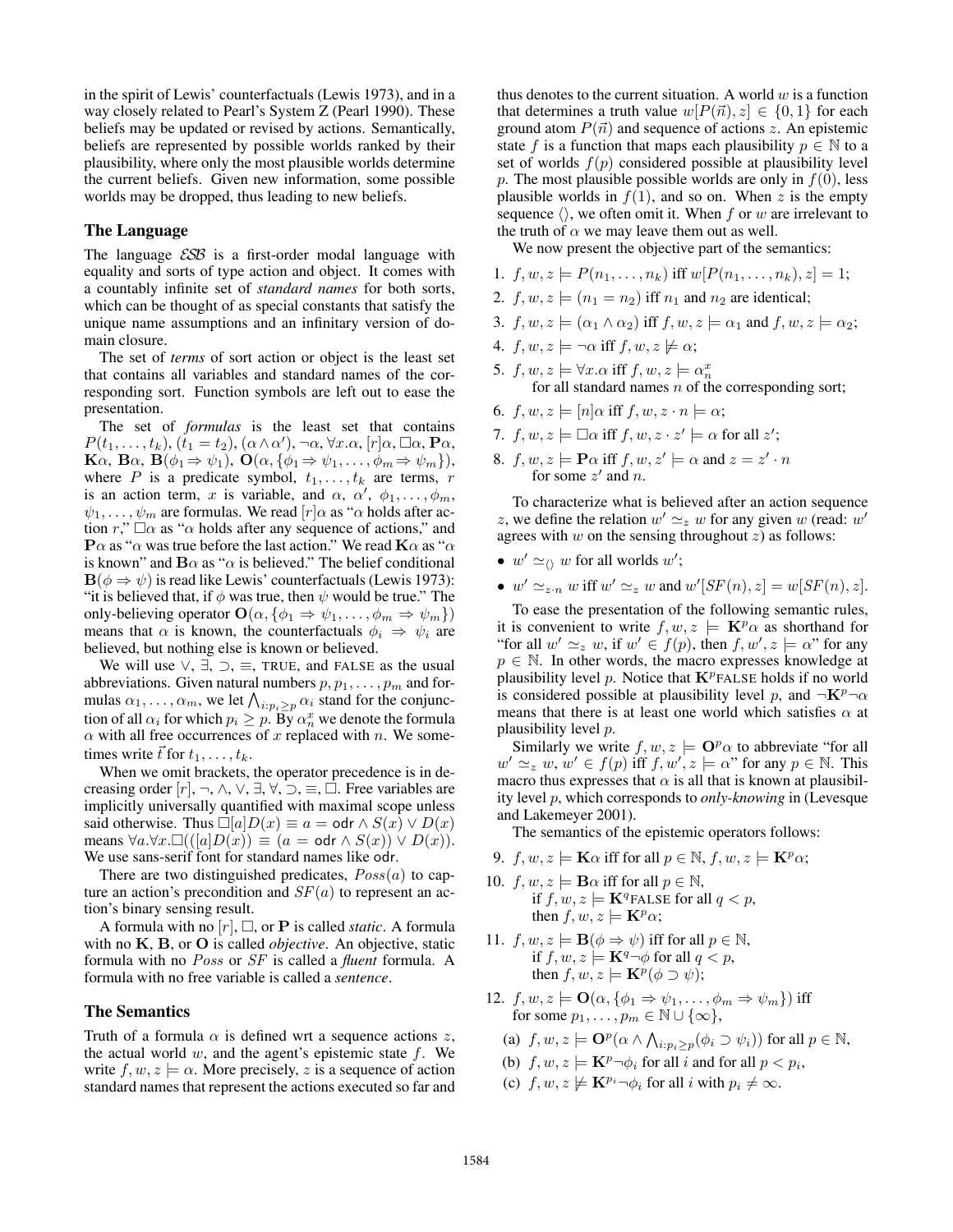Intuitively,  $\mathbf{B}\alpha$  holds if all worlds of the first non-empty plausibility level satisfy  $\alpha$ .  $\mathbf{B}(\phi \Rightarrow \psi)$  holds if all worlds of the first plausibility level that is consistent with  $\phi$  satisfies  $\phi \supset \psi$ . The purpose of only-believing is to determine the agent's epistemic state:

Theorem 1 ((Schwering and Lakemeyer 2014)) *Let* α*,*  $\phi_1, \ldots, \phi_m$ , and  $\psi_1, \ldots, \psi_m$  be objective. Then there is a *unique* f *such that*  $f \models \mathbf{O}(\alpha, \{\phi_1 \Rightarrow \psi_1, \dots, \phi_m \Rightarrow \psi_m\}).$ 

A set of sentences  $\Sigma$  entails  $\alpha$  (written as  $\Sigma \models \alpha$ ) iff for every f, for every w, if  $f, w \models \alpha'$  for every  $\alpha' \in \Sigma$ , then  $f, w \models \alpha$ . A sentence is valid (written as  $\models \alpha$ ) iff  $\{\}\models \alpha$ .

# 3 Basic Action Theories

To axiomatize a dynamic domain we use the modal variant of Reiter's *basic action theories* (Lakemeyer and Levesque 2011; Reiter 2001). A basic action theory over a finite set of *fluent predicates* F consists of a static and a dynamic part. The dynamic axioms express when an action is executable  $(\Sigma_{pre})$ , how actions change the truth values of fluents  $(\Sigma_{post})$ , and how actions produce knowledge (Σ*sense*):

- $\Sigma_{pre}$  contains a single sentence  $\square Poss(a) \equiv \pi$  where  $\pi$  is a fluent formula;
- $\Sigma_{post}$  contains a sentence  $\square[a]F(\vec{x}) \equiv \gamma_F$  for all  $F \in \mathcal{F}$ where  $\gamma_F$  is a fluent formula;
- $\Sigma_{sense}$  contains a single sentence  $\Box SF(a) \equiv \varphi$  where  $\varphi$  is a fluent formula.

The sentences in Σ*post* are called *successor state axioms* because they relate the state after an action  $a$  to the one before a. They incorporate Reiter's solution to the *frame problem* (Reiter 2001). We refer to the dynamic axioms as  $\Omega$ .

The static part of a basic action theory expresses what is true initially in the real world  $(\Sigma_0)$  or what the agent believes to be true  $(\Sigma_{bel})$ , respectively:

- $\Sigma_0$  contains finitely many fluent sentences;
- $\Sigma_{bel}$  contains finitely many belief conditionals  $\phi \Rightarrow \psi$ where  $\phi$  and  $\psi$  are fluent sentences.

In the rest of the paper, we use two basic action theories about the same set of fluents F to represent the *actual* world  $(\Sigma_0, \Omega)$  and the agent's *beliefs*  $(\Sigma'_{bel}, \Omega')$ , respectively. Then the projection problem is to decide whether this theory entails a sentence  $\alpha$  involving actions and beliefs:  $\Omega \wedge \Sigma_0 \wedge \mathbf{O}(\Omega', \Sigma_{bel}') \models \alpha.^1$ 

Example Imagine a person at a restaurant who wants to order the specialty. Her model of the domain's dynamics shall be correct, so we have one set of dynamic axioms  $\Omega$ for both the actual and the believed basic action theory.

The specialties are represented by  $S(x)$  and the ordered dishes by  $D(x)$ . The agent can order the specialty through action odr and she can sense whether or not she is at an Italian restaurant, indicated by  $I$ , through action loc. Hence the dynamic axioms  $\Omega$  are the union of:

$$
\Sigma_{pre} = {\square Poss(a) \equiv \text{TRUE}}
$$
  
\n
$$
\Sigma_{post} = {\square[a]D(x) \equiv a = \text{odr} \land S(x) \lor D(x),
$$
  
\n
$$
\square[a]S(x) \equiv S(x), \quad \square[a]I \equiv I\}
$$
  
\n
$$
\Sigma_{sense} = {\square SF(a) \equiv a = \text{loc } \supset I}
$$

In fact, the restaurant is Italian, but the agent does not know that and believes the specialty to be burgers. But she also believes that if the restaurant was Italian, the specialty would be pasta or pizza. Thus we have:

$$
\Sigma_0 = \{I\}
$$
  
\n
$$
\Sigma'_{bel} = \{\text{TRUE} \Rightarrow S(x) \equiv x = \text{burger},
$$
  
\n
$$
I \Rightarrow S(\text{past}) \vee S(\text{pizza})\}
$$

Therefore the agent believes to get a burger after ordering the specialty. After sensing that the restaurant is Italian, she changes that belief to pasta or pizza. That is, she believes to be served a specialty  $x$ , but she is unsure what  $x$  is. Hence we have the following entailments:

$$
\Omega \wedge \Sigma_0 \wedge \mathbf{O}(\Omega, \Sigma'_{bel}) \models [\text{odr}] \mathbf{B} D(\text{burger})
$$
  

$$
\Omega \wedge \Sigma_0 \wedge \mathbf{O}(\Omega, \Sigma'_{bel}) \models [\text{odr}][\text{loc}] \mathbf{B}(\exists x. (D(x) \wedge \neg \mathbf{B} D(x)))
$$

We will use the second entailment to illustrate the techniques developed in the paper.

### 4 Projection by Regression

Regression rewrites a formula about future situations to a formula about the current situation (Reiter 2001). The idea is to successively replace subformulas  $[r]F(\vec{t})$  with the righthand side of F's successor state axiom  $\gamma_F$ . As we shall see in this section, we can similarly regress action occurrences in front of belief modalities. More precisely, our regression operator can handle  $\mathcal{E} \mathcal{S} \mathcal{B}$  formulas with no  $\Box$  or **O**, provided predicates are taken from  $\mathcal{F} \cup \{Poss, SF\}$ . We call such a formula *regressable*.

As there is a faithful translation of  $\mathcal{E}S$  basic action theories to Reiter's classical situation calculus (Lakemeyer and Levesque 2011), the regression result from this section carries over to the work by Shapiro et al. (2011).

#### Regression of Objective Formulas

For objective regressable formulas, our regression operator closely follows the one presented by Lakemeyer and Levesque (2011) for the logic  $\mathcal{ES}$ , except that we add a rule to handle  $\mathbf{P}\alpha$ . We assume from now on that all basic action theories and formulas are *rectified*, that is, all quantifiers have distinct variables. Then the regression of an objective formula  $\alpha$  after actions z wrt a basic action theory with dynamic axioms  $\Omega$  is defined as follows:

- 1.  $\mathcal{R}[z,(t_1=t_2)] = (t_1 = t_2);$
- 2.  $\mathcal{R}[z,(\alpha_1 \wedge \alpha_2)] = (\mathcal{R}[z,\alpha_1] \wedge \mathcal{R}[z,\alpha_2])$ ;
- 3.  $\mathcal{R}[z, \neg \alpha] = \neg \mathcal{R}[z, \alpha];$
- 4.  $\mathcal{R}[z, \forall x. \alpha] = \forall x. \mathcal{R}[z, \alpha];$
- 5.  $\mathcal{R}[z,[r]\alpha] = \mathcal{R}[z \cdot r,\alpha];$

<sup>&</sup>lt;sup>1</sup>We identify a finite set of sentences with their conjunction.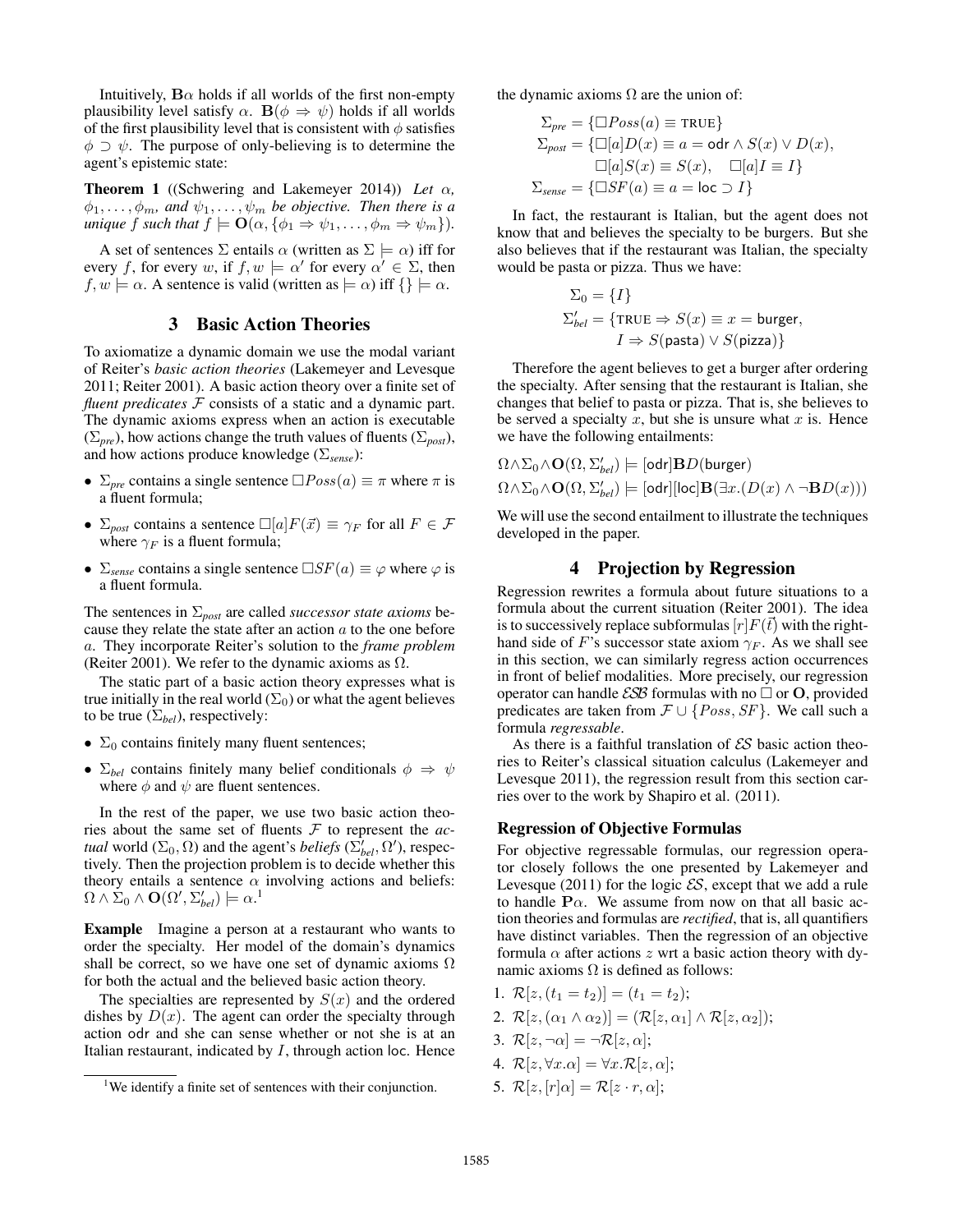\n- 6. 
$$
\mathcal{R}[\langle\rangle, \mathbf{P}\alpha] = \text{FALSE};
$$
\n- $\mathcal{R}[z \cdot r, \mathbf{P}\alpha] = \mathcal{R}[z, \alpha];$
\n- 7.  $\mathcal{R}[z, Poss(r)] = \mathcal{R}[z, \pi_r^a];$
\n- 8.  $\mathcal{R}[z, SF(r)] = \mathcal{R}[z, \varphi_r^a];$
\n- 9.  $\mathcal{R}[\langle\rangle, F(\vec{t})] = F(\vec{t});$
\n- $\mathcal{R}[z \cdot r, F(\vec{t})] = \mathcal{R}[z, \gamma_F \vec{t} \cdot r]$
\n

The most interesting rule is 9, which substitutes a fluent  $F(\bar{t})$ after an action  $r$  with the appropriately instantiated righthand side of F's successor state axiom  $\gamma_F \vec{f}^a_r$ . Notice that Poss and SF atoms are replaced with their corresponding right-hand sides. It is easy to see that the regression of an objective regressable formula is independent of  $\Omega$ :

Theorem 2 *Let* α *be an objective regressable sentence. Then:*  $\Omega \wedge \Sigma_0 \models \alpha$  *iff*  $\Sigma_0 \models \mathcal{R}[\langle \rangle, \alpha]$ *.* 

*Proof.* The proof is by induction on z and sub-induction on the length of  $\alpha$ . We only do the proof for formulas of the form  $\mathbf{P}\alpha$ , for the other cases we refer to (Lakemeyer and Levesque 2011). Suppose  $w_1 \models \Omega \wedge \Sigma_0$  and  $w_2 \models \Sigma_0$ .

For the base case let  $z = \langle \rangle$ . Then we have:  $w_1, \langle \rangle \models \mathbf{P}\alpha$ iff (by semantic rule 8)  $w_1, \langle\rangle$  = FALSE iff (by definition of  $\mathcal{R}$ )  $w_2$   $\models$   $\mathcal{R}[\langle \rangle,$  FALSE] iff (by definition of  $\mathcal{R}$ )  $w_2 \models \mathcal{R}[\langle \rangle, \mathbf{P}\alpha].$ 

Now consider  $z \cdot n$  for the induction step. Then we have:  $w_1, z \cdot n \models \mathbf{P}\alpha$  iff (by semantic rule 8)  $w_1, z \models \alpha$ iff (by induction)  $w_2$  =  $\mathcal{R}[z,\alpha]$  iff (by definition of  $\mathcal{R}$ )  $w_2 \models \mathcal{R}[z \cdot n, \mathbf{P}\alpha].$  $\Box$ 

**Example (cont.)** We regress  $[odr][loc] \exists x.D(x)$ , which says that the agent gets a dish after ordering the specialty and sensing in what restaurant she is. Via  $\exists x \mathcal{R}$ [odr · loc,  $D(x)$ ] we get  $\exists x \cdot \mathcal{R}$ [odr, loc = odr  $\land S(x) \lor D(x)$ ], which is equivalent to  $\exists x \cdot \mathcal{R}[\text{odr}, D(x)]$ . Then we get  $\exists x \cdot \mathcal{R}[\langle \rangle, \text{odr} =$ odr $\land S(x) \lor D(x)$ , which is equivalent to  $\exists x.(S(x) \lor D(x))$ .

#### Regression of Subjective Formulas

Now we extend the regression operator to handle epistemic operators for knowledge and belief. To begin with, the following two lemmas show that  $\mathbf{K}\alpha$  and  $\mathbf{B}\alpha$  can both be reduced to belief conditionals  $\mathbf{B}(\phi \Rightarrow \psi)$ :

**Lemma 3**  $\models \Box K\alpha \equiv B(\neg \alpha \Rightarrow F\text{ALSE})$ 

*Proof.* For the only-if direction suppose  $f, w, z \models \mathbf{K}\alpha$ . Thus  $f, w, z \models \mathbf{K}^p \alpha$  for all  $p \in \mathbb{N}$ , and therefore  $f, w, z \models$  $\mathbf{K}^p(\neg \alpha \supset \text{FALSE})$ . Thus  $f, w, z \models \mathbf{B}(\neg \alpha \Rightarrow \text{FALSE})$ .

For the if direction suppose  $f, w, z \models \mathbf{B}(\neg \alpha \Rightarrow \text{FALSE}).$ We show that  $f, w, z \models \mathbf{K}^p \alpha$  for all  $p \in \mathbb{N}$  by induction.  $f, w, z \models \mathbf{B}(\neg \alpha \Rightarrow \text{FALSE}) \text{ implies } f, w, z \models \mathbf{K}^0(\neg \alpha \supset$ FALSE), which simplifies to  $f, w, z \models \mathbf{K}^0 \alpha$ . For the induction step let  $p \in \mathbb{N}$  and  $f, w, z \models \mathbf{K}^q \alpha$  for all  $q < p$ . Thus  $f, w, z \models \mathbf{K}^{q} \neg \neg \alpha$ , and since  $f, w, z \models \mathbf{B}(\neg \alpha \Rightarrow \text{FALSE}),$  $f, w, z \models \mathbf{K}^p(\neg \alpha \supset \texttt{FALSE})$ . Thus  $f, w, z \models \mathbf{K}^p \alpha$ .  $\Box$ 

**Lemma 4** 
$$
\models \Box \mathbf{B} \alpha \equiv \mathbf{B} (\text{TRUE} \Rightarrow \alpha)
$$

*Proof.* Follows from semantic rules 10 and 11.

Hence the really interesting epistemic operator is the belief conditional  $\mathbf{B}(\phi \Rightarrow \psi)$ . The following result can be considered a successor state axiom for belief conditionals, as it relates beliefs *after* some action to the beliefs *before* that action. It thus lies the ground of regression of beliefs:

## Theorem 5

$$
\models \Box[a] \mathbf{B}(\phi \Rightarrow \psi) \equiv
$$
  
 
$$
SF(a) \land \mathbf{B}(\mathcal{S}F(a) \land [a]\phi \Rightarrow [a]\psi) \lor
$$
  
 
$$
\neg SF(a) \land \mathbf{B}(\neg SF(a) \land [a]\phi \Rightarrow [a]\psi)
$$

*Proof.* By contradiction. Let  $f, w, z \models SF(n)$ ; the case for  $\neg SF(a)$  is completely analogous.

For the only-if direction let  $f, w, z \models [n] \mathbf{B}(\phi_n^a \Rightarrow \psi_n^a)$ but  $f, w, z \not\models B(SF(n) \wedge [n] \phi_n^a \Rightarrow [n] \psi_n^a)$ . Then there is some  $p \in \mathbb{N}$  such that for all  $q < p$ ,  $f, w, z \models \mathbf{K}^q \neg (SF(n) \land g)$  $[n] \phi_n^a$  and  $f, w, z \not\models \mathbf{K}^p(SF(n) \wedge [n] \phi_n^a \supset [n] \psi_n^a)$ . Therefore firstly for all  $q < p$ , for all  $w' \in f(q)$  with  $w' \simeq_z w$ ,  $f, w', z \models \neg (SF(n) \land [n] \phi_n^a)$  and secondly for some  $w'' \in$  $f(p)$  with  $w'' \simeq_z w$ ,  $f, w'', z \not\models SF(n) \wedge [n] \phi_n^a \supset [n] \psi_n^a$ , which means that  $f, w'', z \models SF(n) \land [n] \phi_n^a \land \neg [n] \psi_n^a$ . Thus for all  $q < p$ , for all  $w' \in f(q)$  with  $w' \simeq_{z} w$ , we have  $w' \not\cong_{z \cdot n} w$  or  $f, w', z \cdot n \models \neg \phi_n^a$ , but for some  $w'' \in f(p)$ with  $w'' \simeq_{z \cdot n} w$ , we have  $f, w'', z \cdot n \models \phi_n^a \land \neg \psi_n^a$ . Therefore  $f, w, z \cdot n \models \mathbf{K}^q \neg \phi_n^a$  for all  $q < p$  and  $f, w, z \cdot n \not\models$  $\mathbf{K}^p(\phi_n^a \supset \psi_n^a)$ . Hence  $f, w, z \cdot n \not\models \mathbf{B}(\phi_n^a \Rightarrow \psi_n^a)$ , and this is  $f, w, z \nvDash [n] \mathbf{B}(\phi_n^a \Rightarrow \psi_n^a)$ , which is a contradiction.

For the if direction suppose  $f, w, z \models B(SF(n) \land$  $[n]\phi_n^a \Rightarrow [n]\psi_n^a$ ) but  $f, w, z \not\models [n] \mathbf{B}(\phi_n^a \Rightarrow \psi_n^a)$ . Then there is some  $p \in \mathbb{N}$  such that for all  $q < p, f, w, z \cdot n \models \mathbf{K}^q \rightarrow \phi_n^q$ and  $f, w, z \cdot n \not\models \mathbf{K}^p(\phi_n^a \supset \psi_n^a)$ . Therefore for all  $q < p$ , there is no  $w' \in f(q)$  with  $w' \simeq z_n$  and  $f, w', z \cdot n \models \phi_n^a$  and there is some  $w'' \in f(p)$  with  $w'' \simeq_{z \cdot n}$  such that  $f, w''', z \cdot$  $n \not\models \phi_n^a \supset \psi_n^a$ . Thus for all  $q < p$ , for all  $w' \in f(q)$  with  $w' \simeq_z w$ ,  $f, w', z \models \neg (SF(n) \wedge [n] \phi_n^a)$  and for some  $w'' \in$  $f(p)$  with  $w'' \simeq_z w$ ,  $f, w'', z \models SF(n) \wedge [n] \phi_n^a \wedge \neg[n] \psi_n^a$ . Hence for all  $q < p$  we have  $f, w, z \models \mathbf{K}^q \neg (\mathcal{S}F(n) \wedge [n] \phi_n^a)$ and  $f, w, z \nvDash \mathbf{K}^p(SF(n) \wedge [n] \phi_n^a \supset [n] \psi_n^a)$ . Therefore  $f, w, z \not\models \mathbf{B}(SF(n) \wedge [n] \phi_n^a \Rightarrow [n] \psi_n^a)$ , which is a contradiction.  $\Box$ 

In our example, the agent believes to get pasta or pizza after she finds out the restaurant is Italian. By Theorem 5 this is because prior to that, she had believed that if she *was* at an Italian restaurant, she would get pasta or pizza.

We now extend the regression operator to deal with beliefs. To this end, we add to the regression operator  $\mathcal{R}[\Omega', \Omega, z, \alpha]$  two new arguments with the understanding that the previous rules are retrofitted with these arguments as well and regression is performed wrt  $\Omega$ . Intuitively,  $\Omega'$ is what the agent believes to be the world's laws of dynamics, while  $\Omega$  represents the actual laws of dynamics. Then epistemic modalities are regressed as follows:

10. 
$$
\mathcal{R}[\Omega', \Omega, z, \mathbf{K}\alpha] = \mathcal{R}[\Omega', \Omega, z, \mathbf{B}(\neg \alpha \Rightarrow \text{FALSE})];
$$

11. 
$$
\mathcal{R}[\Omega', \Omega, z, \mathbf{B}\alpha] = \mathcal{R}[\Omega', \Omega, z, \mathbf{B}(\text{TRUE} \Rightarrow \alpha)];
$$

12.  $\mathcal{R}[\Omega', \Omega, \langle \rangle, \mathbf{B}(\phi \Rightarrow \psi)] = \mathbf{B}(\phi' \Rightarrow \psi')$ where  $\phi' = \mathcal{R}[\Omega', \Omega', \langle \rangle, \phi]$  and  $\psi' = \mathcal{R}[\Omega', \Omega', \langle \rangle, \psi]$ ;  $\mathcal{R}[\Omega', \Omega, z \cdot r, \mathbf{B}(\phi \Rightarrow \psi)] = \mathcal{R}[\Omega', \Omega, z, \beta_r^a]$ where  $\beta$  is the right-hand side of Theorem 5.

 $\Box$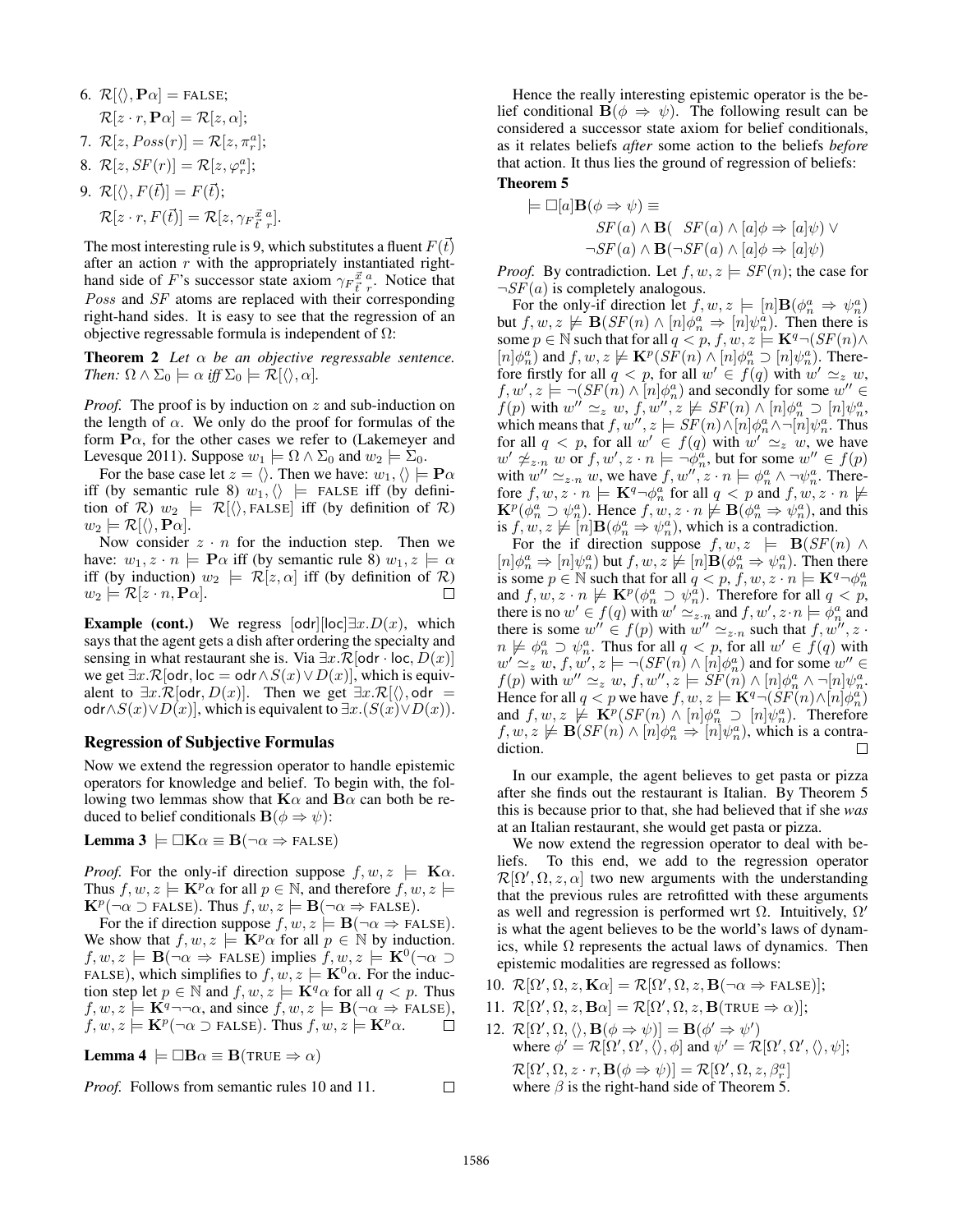We need some preparatory work before we can extend Theorem 2 to the subjective case in Theorem 12:

**Definition 6** For a world w, the world  $w_{\Omega}$  satisfies the following conditions:

- $w_{\Omega}[F(\vec{n}), \langle \rangle] = w[F(\vec{n}), \langle \rangle]$  and  $w_{\Omega}[F(\vec{n}), z \cdot n'] = 1$  iff  $w_{\Omega}, z \models \gamma_F^{\vec{x}} \frac{a}{n}$ , for all  $F \in \mathcal{F}$ ; •  $w_{\Omega}[P(\vec{n}), z] = w[P(\vec{n}), z]$  for all  $P \notin \mathcal{F} \cup \{Poss, SF\};$
- 
- $w_{\Omega}[Poss(n), z] = 1$  iff  $w_{\Omega}, z \models \pi_n^a$ ;
- $w_{\Omega}[SF(n), z] = 1$  iff  $w_{\Omega}, z \models \varphi_n^a$ .

**Definition 7** For an epistemic state f,  $f_{\Omega}$  is such that  $f_{\Omega}(p) = \{w_{\Omega} \mid w \in f(p)\}\$ for all  $p \in \mathbb{N}$ .

In other words,  $w_{\Omega}$  and  $f_{\Omega}$  comply with w and f for the initial truth values, which in the face of actions change according to  $\Omega$ . They are uniquely determined by the basic action theory and  $w$  or  $f$ , respectively, because successor state axioms prevent nondeterminism. We thus have the following lemmas, which generalize results from (Lakemeyer and Levesque 2011) to the case of beliefs:

**Lemma 8** *If*  $w \models \Omega \land \Sigma_0$ , then  $w_{\Omega} = w$ .

**Lemma 9** *If*  $w \models \Sigma_0$ *, then*  $w_{\Omega} \models \Omega \wedge \Sigma_0$ *.* 

**Lemma 10** *If*  $f \models O(\text{TRUE}, \Sigma_{bel})$ *, then*  $f_{\Omega} \models O(\Omega, \Sigma_{bel})$ *.* 

**Lemma 11** *Let*  $\alpha$  *be a regressable sentence. Then:*  $f, w \models \mathcal{R}[\Omega', \Omega, z, \alpha]$  *iff*  $f_{\Omega'}, w_{\Omega}, z \models \alpha$ .

*Proof.* The proof is by induction on z and sub-induction on the length  $\alpha$  where the length  $\mathbf{B}(\phi \Rightarrow \psi)$  is the length of  $\phi \supset$  $\psi$  plus 1, the length of  $\mathbf{K}\alpha$  is the length of  $\mathbf{B}(\neg \alpha \Rightarrow$  FALSE) plus 1, and the length  $\mathbf{B}\alpha$  is the length of  $\mathbf{B}(\text{TRUE} \Rightarrow \alpha)$ plus 1.

For the base case let  $z = \langle \rangle$ . For objective formulas we refer to (Lakemeyer and Levesque 2011).

For formulas  $\mathbf{B}(\phi \Rightarrow \psi)$  we have:  $f_{\Omega'}, w_{\Omega}, \langle \rangle \models \mathbf{B}(\phi \Rightarrow \psi)$  $\psi$ ) iff (by semantic rule 11) for all  $p \in \mathbb{N}$ , if for all  $q > p$ , for all  $w' \in f_{\Omega'}(q)$ ,  $f_{\Omega'}, w', \langle\rangle \models \neg \phi$ , then for all  $w' \in f_{\Omega'}(p)$ ,  $f_{\Omega'}(w', \langle\rangle) \models \phi \supset \psi$  iff (by definition of  $f_{\Omega}$ ) for all  $p \in \mathbb{N}$ , if for all  $q < p$ , for all  $w' \in f(q), f_{\Omega'}, w'_{\Omega'}, \overline{\langle} \rangle \models \neg \phi$ , then for all  $w' \in f(p)$ ,  $f_{\Omega}$ ,  $w'_{\Omega}$ ,  $\langle \rangle \models \phi \supset \psi$  iff (by sub-induction) for all  $p \in \mathbb{N}$ , if for all  $q < p$ , for all  $w' \in f(q)$ ,  $f, w' \models \mathcal{R}[\Omega', \Omega, \overline{\langle \rangle}, \neg \phi],$ then for all  $w' \in f(p)$ ,  $f, w' \models \mathcal{R}[\Omega', \Omega, \langle \rangle, \phi \supset \psi]$  iff (by definition of  $\mathcal R$ ) for all  $p \in \mathbb N$ , if for all  $q < p$ , for all  $w' \in f(q), f, w' \models \neg \mathcal{R}[\Omega', \Omega, \langle \rangle, \phi]$ , then for all  $w' \in f(p)$ ,  $f, w' \models [\mathcal{R}[\Omega', \Omega, \langle \rangle, \phi] \supset \mathcal{R}[\Omega', \Omega, \langle \rangle, \psi]$  iff (by semantic rule 11)  $f, w \models \mathbf{B}(\mathcal{R}[\Omega', \Omega, \langle), \phi] \Rightarrow \mathcal{R}[\Omega', \Omega, \langle), \psi]$  iff (by definition of  $\mathcal{R}$ )  $f, w \models \mathcal{R}[\Omega', \Omega, \langle \rangle, \mathbf{B}(\phi \Rightarrow \psi)].$ 

For formulas K $\alpha$  we have:  $f_{\Omega}$ ,  $w_{\Omega}$ ,  $\langle\rangle \models$  K $\alpha$  iff (by Lemma 3)  $f_{\Omega'}, w_{\Omega}, \langle\rangle \models \mathbf{B}(\neg \alpha \Rightarrow \text{FALSE})$  iff (by subinduction)  $f, w \models \mathcal{R}[\Omega', \Omega, \langle \rangle, \mathbf{B}(\neg \alpha \Rightarrow \text{FALSE})]$  iff (by definition of  $\mathcal{R}$ )  $f, w \models \mathcal{R}[\Omega', \Omega, \langle \rangle, \mathbf{K}\alpha]$ .

For formulas B $\alpha$  we have:  $f_{\Omega}$ ,  $w_{\Omega}$ ,  $\langle\rangle \models$  B $\alpha$  iff (by Lemma 4)  $f_{\Omega'}, w_{\Omega}, \langle\rangle \models$  **B**(TRUE  $\Rightarrow \alpha$ ) <u>iff</u> (by subinduction)  $f, w \models \mathcal{R}[\Omega', \Omega, \langle \rangle, \mathbf{B}(\text{TRUE} \Rightarrow \alpha)]$  iff (by definition of  $\mathcal{R})$   $f, w \models \mathcal{R}[\Omega', \Omega, \langle \rangle, \mathbf{B}\alpha].$ 

Now consider  $z \cdot n$  for the main induction step. For all except for  $B(\phi \Rightarrow \psi)$  the sub-induction is the same as in the base case.  $f_{\Omega'}, w_{\Omega}, z \cdot n \models \mathbf{B}(\phi \Rightarrow \psi)$  iff (by Theorem 5)  $f_{\Omega}$ ,  $w_{\Omega}$ ,  $z \models \beta_n^a$  where  $\beta$  is the right-hand side of from Theorem 5 iff (by induction)  $f, w \models \mathcal{R}[\Omega', \Omega, z, \beta_n^a]$ iff (by definition of  $\mathcal{R}$ )  $f, w \models \mathcal{R}[\Omega', \Omega, z, \mathbf{B}(\phi \Rightarrow \psi)].$ 

We are now ready for the regression theorem for the situation calculus with beliefs, which reduces reasoning about *future* situations to reasoning about the *initial* situation:

**Theorem 12** *Let*  $\alpha$  *be a regressable sentence. Then:* 

$$
\Omega \wedge \Sigma_0 \wedge \mathbf{O}(\Omega', \Sigma'_{bel}) \models \alpha \quad \textit{iff}
$$
\n
$$
\Sigma_0 \wedge \mathbf{O}(\texttt{TRUE}, \Sigma'_{bel}) \models \mathcal{R}[\Omega', \Omega, \langle \rangle, \alpha]
$$

*Proof.* For the only-if direction suppose the left-hand side holds and  $f, w \models \Sigma_0 \land O(\text{TRUE}, \hat{\Sigma}_{bel}^f)$ . By Lemmas 9 and 10,  $f_{\Omega'}$ ,  $w_{\Omega} \models \Omega \wedge \Sigma_0 \wedge \mathbf{O}(\Omega', \Sigma_{bel}')$ . Since  $f_{\Omega'}$ ,  $w_{\Omega} \models \alpha$ and by Lemma 11,  $f, w \models \mathcal{R}[\Omega', \Omega', \langle \rangle, \alpha].$ 

For the if direction suppose the right-hand side holds and  $f, w \models \Omega \wedge \Sigma_0 \wedge \mathbf{O}(\Omega', \Sigma'_{bel})$ . Then  $w \models \Sigma_0$ . Let  $f' \models$  $\mathbf{O}(\text{TRUE}, \Sigma'_{bel})$ . By assumption,  $f', w \models \mathcal{R}[\Omega', \Omega, \langle \rangle, \alpha]$ . By Lemma 11,  $f'_{\Omega}$ ,  $w_{\Omega}$   $\models \alpha$ . By Lemmas 9 and 10,  $f'_{\Omega'}$ ,  $w_{\Omega} \models \Omega \wedge \Sigma_0 \wedge \mathbf{O}(\Omega', \Sigma_{bel}')$ . By Lemma 8,  $w_{\Omega} = w$ , and by Theorem 1,  $f'_{\Omega'} = f$ .

**Example** (cont.) Consider  $[odr][loc] \mathbf{B}(\exists x.(D(x) \wedge$  $\neg BD(x))$ , which says that after ordering a specialty and sensing she is in an Italian restaurant, the agent believes that she will get a dish, but is unsure which one. Regressing this sentence leads to a disjunction for the sensing outcomes for odr and loc. To ease the presentation, we only consider the positive outcomes here. Since  $\mathcal{R}[\langle \rangle, SF(\text{od}r)]$  is vacuously TRUE, we can simplify the intermediate regression result to

$$
\mathcal{R}[\langle\rangle,[\mathsf{odr}]SF(\mathsf{loc})]\wedge\\ \mathcal{R}[\langle\rangle,\mathbf{B}([\mathsf{odr}]SF(\mathsf{loc})\Rightarrow[\mathsf{odr}][\mathsf{loc}] \exists x.(D(x) \wedge \neg \mathbf{B} D(x)))].
$$

Regression then proceeds with the antecedent and consequent within B, where we can reuse the objective regression example from the previous subsection, and eventually obtain a static sentence equivalent to

$$
I \wedge \mathbf{B}(I \Rightarrow \exists x.((S(x) \vee D(x)) \wedge \neg \mathbf{B}(I \Rightarrow S(x) \vee D(x)))).
$$

In the next section we will see that this sentence is indeed entailed by our example  $\Sigma_0 \wedge \mathbf{O}(\text{TRUE}, \Sigma'_{bel})$ .

# 5 Reducing Beliefs to Non-Modal Reasoning

In this section we reduce reasoning about beliefs to ordinary first-order reasoning. Combined with regression, this means that all modal operators can be eliminated from the query.

By Theorem 12, the projection problem can be reduced to the entailment  $\Sigma_0 \wedge \mathbf{O}(\texttt{TRUE},\Sigma_{bel}') \models \alpha$  where  $\alpha$  is the result of regressing some regressable formula. It is easy to see that  $\alpha$  is static and contains no epistemic operators other than  $\mathbf{B}(\phi \Rightarrow \psi)$ . We call such a formula *regressed*. The goal is now to reduce entailment of  $\mathbf{B}(\phi \Rightarrow \psi)$  by  $\mathbf{O}(\texttt{TRUE}, \bar{\Sigma}'_{bel})$  to objective entailments. To this end, we first need to represent  $\overline{O}(\text{TRUE}, \Sigma_{bel}')$  by means of objective sentences:

**Definition 13** Let  $\delta = \mathbf{O}(\alpha, \{\phi_1 \Rightarrow \psi_1, \dots, \phi_m \Rightarrow \psi_m\})$ and  $f \models \delta$ . Then  $\vec{\gamma} = \gamma_0, \dots, \gamma_k$  is an *objective representation* of  $\delta$  iff  $\gamma_p$  is objective,  $f(p) = \{w \mid w \models \gamma_p\}$  for all  $0 \le p \le k$ , and  $f(p) = \{w \mid w \models \gamma_k\}$  for all  $p > k$ .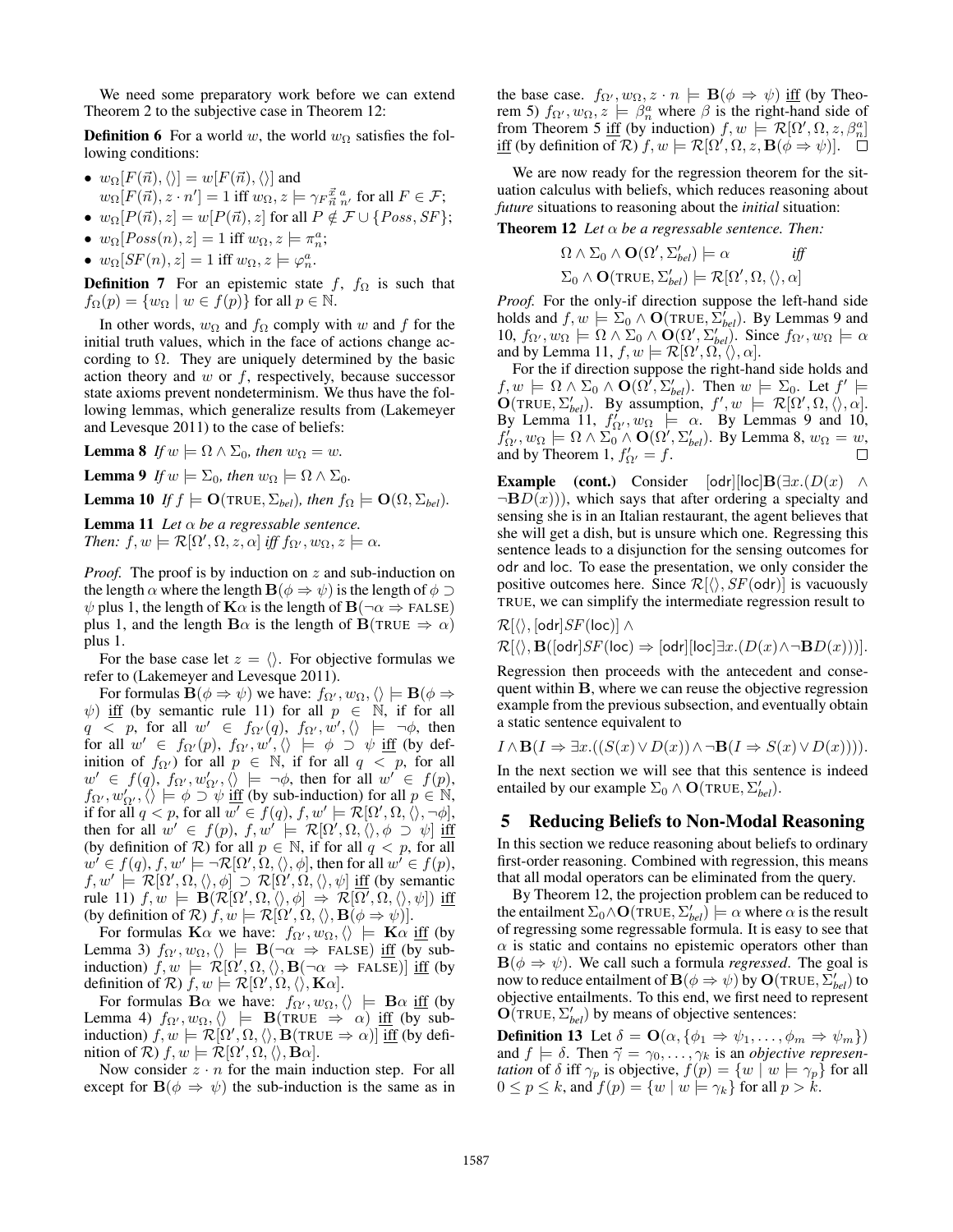Hence,  $\gamma_p$  represents what is believed at the *pth* plausibility level, plus what is believed at all following levels in case  $\gamma_p$  is the last sentence of  $\vec{\gamma}$ . Fortunately, an objective representation of  $O(TRUE, \sum_{bel}^{\prime})$  always exists and is straightforward to generate:

**Theorem 14** *Let*  $\delta = \mathbf{O}(\alpha, \{\phi_1 \Rightarrow \psi_1, \dots, \phi_m \Rightarrow \psi_m\})$ *for objective*  $\alpha$ ,  $\phi_i$ ,  $\psi_i$ . A representation  $\vec{\gamma}$  of  $\delta$  exists, is *unique (up to logical equivalence), and can be generated using first-order entailment.*

*Proof.* To generate  $\vec{\gamma}$ , let  $p_1 = 0, \ldots, p_m = 0$ . Then repeat the following two steps from  $p = 0$  to  $p = m$ :

- Let  $\gamma_p = \alpha \wedge \bigwedge_{i:p_i \geq p} (\phi_i \supset \psi_i).$
- For all *i*, if  $\gamma_p \models \neg \phi_i$ , let  $p_i = p + 1$ .

Now let  $f(p) = \{w \mid w \models \gamma_p\}$  for all  $0 \le p \le m$  and  $f(p) = \{w \mid w \models \gamma_m\}$  for all  $p > m$ . Then f satisfies semantic rule 12. Hence  $\vec{\gamma}$  is an objective representation.

For uniqueness of  $\vec{\gamma}$ , let  $\vec{\gamma}'$  be another representation. Since  $f \models \delta$  is unique by Theorem 1,  $\{w \mid w \models \gamma_p\} = \{w \mid$  $w \models \gamma'_p$  for all  $0 \leq p \leq m$  and therefore  $\models \gamma_p \equiv \gamma'_p$ .  $\Box$ 

We will now reduce testing if  $O(TRUE, \sum_{bel}^{\prime})$  entails  $\mathbf{B}(\phi \Rightarrow \psi)$  to non-modal entailments involving only  $\gamma_p$ ,  $\phi$ , and  $\psi$  for an objective representation  $\vec{\gamma}$  of  $\mathbf{O}(\text{TRUE}, \vec{\Sigma}_{bel}')$ . First we need to address variables that occur freely in  $\phi$  or  $\psi$ , that is, variables quantified outside of **B**. The idea is to produce an objective formula  $\text{RES}[\alpha, \beta]$  which is valid for those instances of the free variables for which  $\beta \supset \alpha$  is valid (Levesque and Lakemeyer 2001):

**Definition 15** Let  $\alpha$  be a regressed formula and  $\beta$  be an objective sentence.

• If  $\alpha$  has no free variables:

$$
RES[\![\alpha,\beta]\!] = \begin{cases} \text{TRUE} & \text{if } \beta \models \alpha \\ \text{FALSE} & \text{otherwise} \end{cases}
$$

• If x is a free variable in  $\alpha$ ,  $n_1, \ldots, n_k$  are the standard names of the same sort as x occurring in  $\alpha$  and  $\beta$ , and  $n'$ is a standard name of the same sort as  $x$  different from  $n_1, \ldots, n_k$ :

$$
RES[\![\alpha, \beta]\!] =
$$
  
\n
$$
((x = n_1) \land RES[\![\alpha_{n_1}^x, \beta]\!]) \lor \dots \lor
$$
  
\n
$$
((x = n_k) \land RES[\![\alpha_{n_k}^x, \beta]\!]) \lor
$$
  
\n
$$
((x \neq n_1) \land \dots \land (x \neq n_k) \land RES[\![\alpha_{n'}^x, \beta]\!]_x^{n'})
$$

Recall that  $B(\phi \Rightarrow \psi)$  is true iff for all  $p \in \mathbb{N}$ , if  $\neg \phi$ holds at all plausibility levels  $q < p$ , then  $\phi \supset \psi$  holds at plausibility level p. Provided that  $\phi$  and  $\psi$  are objective, we can reformulate whether  $B(\phi \Rightarrow \psi)$  holds wrt an objective representation  $\vec{\gamma}$  of the epistemic state: for all  $0 \le p \le m$ , if RES[ $\neg \phi, \gamma_q$ ] is valid for all  $q < p$ , then RES[ $\phi \supset \psi, \gamma_p$ ] is valid. We can thus define a procedure  $\|\alpha\|_{\vec{\gamma}}$  to eliminate all  $\mathbf{B}(\phi \Rightarrow \psi)$  from  $\alpha$ . To cope with non-objective  $\phi$  or  $\psi$ , we simply apply  $\|\cdot\|_{\vec{\gamma}}$  recursively:

**Definition 16** Let  $\alpha$  be a regressed formula and  $\vec{\gamma}$  =  $\gamma_0, \ldots, \gamma_m$  be objective sentences. Then  $\|\alpha\|_{\vec{\gamma}}$  is defined inductively:

- 1.  $\|\alpha\|_{\vec{\gamma}} = \alpha$  if  $\alpha$  is an objective formula
- 2.  $\|\neg \alpha\|_{\vec{\gamma}} = \neg \|\alpha\|_{\vec{\gamma}}$
- 3.  $\|(\alpha_1 \wedge \alpha_2)\|_{\vec{\gamma}} = (\|\alpha_1\|_{\vec{\gamma}} \wedge \|\alpha_2\|_{\vec{\gamma}})$
- 4.  $\|\forall x.\alpha\|_{\vec{\gamma}} = \forall x.\|\alpha\|_{\vec{\gamma}}$
- 5.  $\|\mathbf{B}(\phi \Rightarrow \psi)\|_{\vec{\gamma}} = \bigwedge_{p=0}^{m} \left( \left( \bigwedge_{q=0}^{p-1} \text{RES}[\|\neg \phi\|_{\vec{\gamma}}, \gamma_q] \right) \supset$  $\text{RES}[\|\phi \supset \psi\|_{\vec{\gamma}}, \gamma_p]\]$

**Theorem 17** *Let*  $\alpha$  *be a regressable sentence and*  $\vec{\gamma}$  *be an objective representation of*  $\tilde{O}(\text{TRUE}, \Sigma'_{bel})$ *. Then:* 

$$
\Omega \wedge \Sigma_0 \wedge \mathbf{O}(\Omega', \Sigma'_{bel}) \models \alpha \quad \text{iff}
$$
  

$$
\Sigma_0 \models ||\mathcal{R}[\Omega', \Omega, \langle \rangle, \alpha]||_{\overrightarrow{\gamma}}
$$

*Proof sketch.* By Theorem 12, the left-hand side holds iff  $\Sigma_0 \wedge \mathbf{O}(\text{TRUE}, \Sigma_{bel}') \models \mathcal{R}[\Omega', \Omega, \langle \rangle, \alpha].$  The remaining equivalence can be established through results similar to Lemmas 7.2.2 and 7.3.2 from (Levesque and Lakemeyer 2001). It needs to be shown that rule 5 of  $\|\cdot\|_{\vec{\gamma}}$  mimics the semantics of  $B(\phi \Rightarrow \psi)$ . Roughly, this is true because  $\vec{\gamma}$  is sufficient to represent all plausibility levels induced by  $\tilde{\mathbf{O}}(\texttt{TRUE}, \Sigma'_{bel}).$  $\Box$ 

Example (cont.) In the previous section, we regressed the query  $[odr][loc]$ **B** $(\exists x.(D(x) \land \neg BD(x)))$  and thus obtained  $I \wedge \mathbf{B}(I \Rightarrow \exists x \cdot ((S(x) \vee D(x)) \wedge \neg \mathbf{B}(I \Rightarrow S(x) \vee D(x))))$ . We will now eliminate the remaining belief modalities using the results from this section.

An objective representation of  $O(\text{TRUE}, \Sigma_{bel}')$  is

$$
\gamma_0 = \neg I \land (S(x) \equiv x = \text{burger})
$$
  
\n
$$
\gamma_1 = I \supset (S(\text{pasta}) \lor S(\text{pizza}))
$$
  
\n
$$
\gamma_2 = \text{TRUE.}
$$

Note that  $\neg I$  occurs in  $\gamma_0$  because  $S(x) \equiv x =$  burger is inconsistent with the consequent of  $I \Rightarrow S$ (pasta)  $\vee S$ (pizza).

Recall that  $\|\cdot\|_{\vec{\gamma}}$  works its way from the inside to the outside.  $\|\mathbf{B}(I \Rightarrow S(x) \vee D(x))\|_{\vec{\gamma}}$  expands to the sentence

$$
(\text{RES}[\![I \supset S(x) \vee D(x), \gamma_0]\!]) \wedge
$$
  
\n
$$
(\text{RES}[\![\neg I, \gamma_0]\!] \supset \text{RES}[\![I \supset S(x) \vee D(x), \gamma_1]\!]) \wedge
$$
  
\n
$$
(\text{RES}[\![\neg I, \gamma_0]\!] \wedge \text{RES}[\![\neg I, \gamma_1]\!]) \supset
$$
  
\n
$$
\text{RES}[\![I \supset S(x) \vee D(x), \gamma_2]\!]).
$$

The first and third conjuncts are equivalent to TRUE because  $\gamma_0 \models \neg I$  and  $\gamma_1 \not\models \neg I$ , respectively. However, the second conjunct is equivalent to FALSE because the antecedent RES $\lbrack -I, \gamma_0 \rbrack$  is TRUE, but RES $\lbrack I \supset S(x) \vee D(x), \gamma_1 \rbrack$  is equivalent to FALSE because  $\gamma_1 \neq I \supset (S(x) \vee D(x))_n^*$  for all  $n \in \{$  pasta, pizza, tantuni}, which are the standard names from  $\gamma_1$  and the query plus one additional (tantuni).

 $\|B(I \Rightarrow \exists x.((S(x) \vee D(x)) \wedge \neg$ FALSE)) $\|\vec{r}\|$  expands to a similar formula except that x is bound within the RES $\llbracket \cdot, \cdot \rrbracket$ operator, and hence is equivalent to TRUE.

Therefore to answer the original query it only remains to check  $\Sigma_0 \models I \land \text{TRUE}$ , which is true.